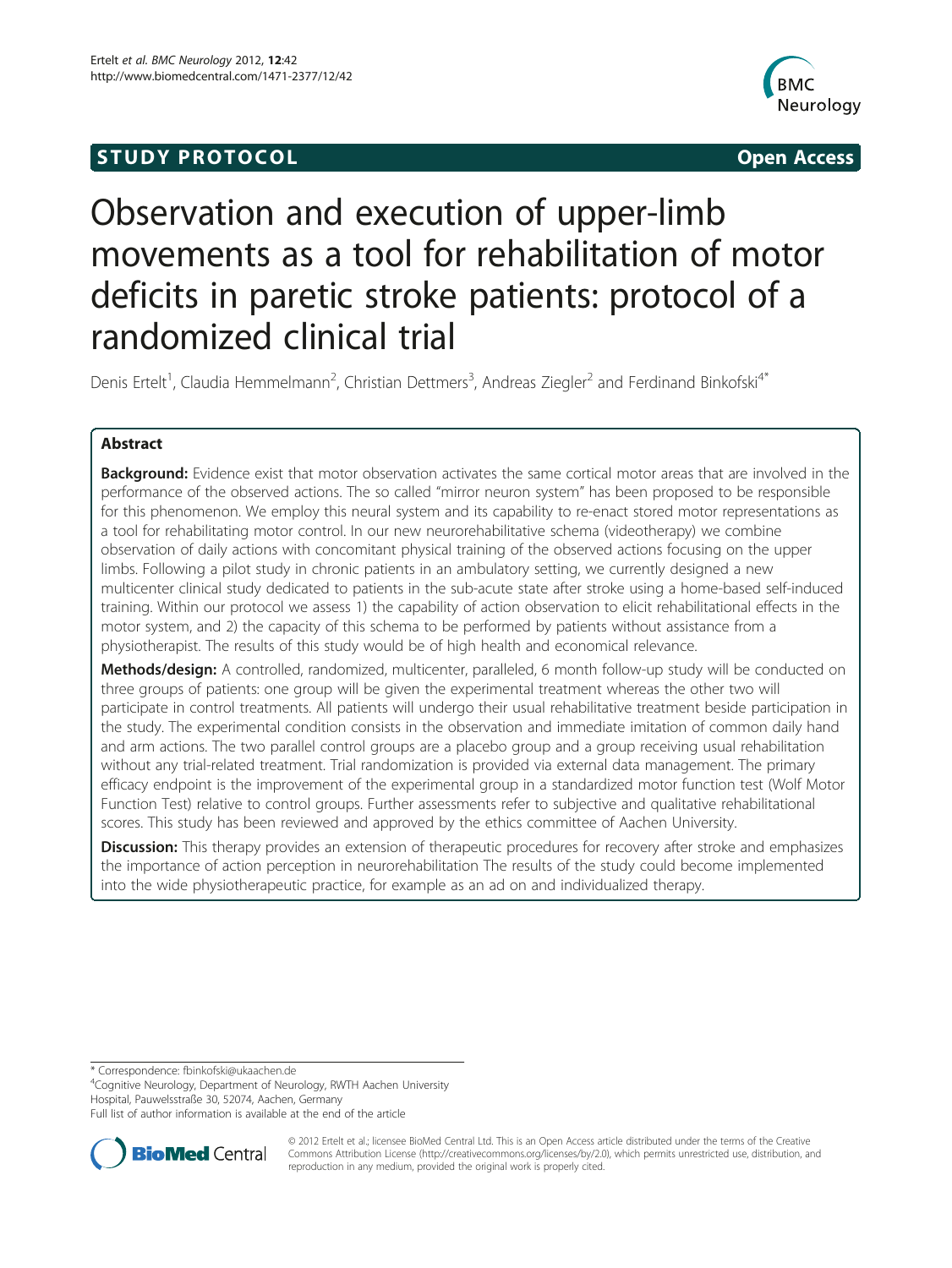## Background

Studies on primates and a growing number of electrophysiological and imaging studies in humans provided evidence that observation–dependent activation of motor areas is mediated by the so called "mirror neurons" [\[1-3](#page-8-0)]. These neurons discharge both when a goaldirected action is performed and when the same or a similar action is observed being performed by another human [[1,2\]](#page-8-0). Action observation is supposed to induce a re-enactment of similar actions stored in human brains [[4-6](#page-8-0)] possibly by inducing simulation of the ongoing actions [\[7](#page-8-0)]. It is likely that action observation leads to organisational changes in the brain [[4\]](#page-8-0) and may participate via the mirror neuron system (MNS) in learning of motor skills [[8\]](#page-8-0). Concluding from these findings, we assumed that the MNS has the capacity to stimulate the cerebral motor areas by the observation of external movements. Physiological studies clearly show that observation of congruent actions significantly facilitates learning of basic movements in stroke patients and that movement execution alone or movements execution combined with observation of non-congruent actions have no such effect [[9\]](#page-8-0).

Basing on these results we conducted a pilot study, in which we established a novel physiotherapeutic scheme, the so called "videotherapy", combining action observation with action execution for rehabilitation of motor deficits after stroke [[10-13](#page-8-0)]. We arranged our therapeutic scheme in a way that it would allow the most possible unhindered activation of the MNS by focused action observation. Further on, we included physical exercises to strengthen any activation effects on the motor areas thus permitting and reinforcing cerebral reorganization. Our study was designed to test for the direct top-down stimulation effect of motor observation on the treatment of chronic motor arm deficit after stroke. Based on the previous experiences using mental techniques in neurorehabilitation [[14\]](#page-8-0) we combined action observation with the direct effects of the top-down action execution. Our hypothesis was that the activation of motor areas by action observation becomes reinforced by the concomitant execution of the observed actions [[15\]](#page-8-0). Therefore, action observation, along with reinforcement by actual action execution, should be a powerful tool in neurorehabilitation. The results of this pilot study [[10-13\]](#page-8-0) confirmed this prediction. In this study we used a design with one treatment  $(n = 8)$  and one control group of post stroke patients  $(n = 8)$  in a chronic stage with mild to moderate arm paresis. The experimental condition consisted in watching video clips containing daily activities and in imitating these activities with the paretic limb directly afterwards. The control condition matched the treatment condition, except for watching slideshows of geometric symbols instead of

movements. The main statistical analysis showed a highly significant improvement in all experimental group members during the course of treatment as evident from the objective (Wolf Motor Function Test WMFT [\[16](#page-8-0)]:  $p = 0.009$ ; Frenchay Arm Test FAT [\[17](#page-8-0)]:  $p = 0.007$ ; Wilcoxon-Rank-Sum-Test) and the subjective (Stroke Impairment Scale SIS  $[18]$ :  $p = 0.013$ ) scales. The control group of patients did not show noticeable improvement during the course of the training (WMFT:  $p = 0.288$ ; FAT: p = 0.159; SIS: p = 0.131; Wilcoxon-Rank-Sum -Test). The direct comparison between the treatment and control groups confirmed that a better improvement of the motor skills was acquired in the treatment group compared to the control group (WMFT:  $p < 0.05$ ; FAT: p  $< 0.001$ ; SIS:  $p < 0.003$ ; Mann–Whitney-*U*-Test). Additionally, the effects of action observation therapy on the reorganization of the motor system were investigated by functional magnetic resonance imaging (fMRI) using an independent sensorimotor task containing object manipulation [[10-13\]](#page-8-0). The major result of the fMRI study was revealed by direct comparison of the changes in neural activation during the course of the treatment between the experimental and the control groups. This contrast yielded a significant rise in activation in the bilateral ventral premotor cortex, bilateral superior temporal gyrus, the supplementary motor area (SMA) and the contralateral supramarginal gyrus. Our results suggest that action observation, by reactivating those motor areas which contain the action observation-execution matching system, has a positive additional impact on recovery of motor functions after stroke.

Furthermore, recent publications stated that only the non-affected hemisphere could be stimulated by mental techniques, like motor imagery [\[19,20\]](#page-8-0). These studies further described that mental techniques facilitate recovery only in left-hemispheric strokes, and not in righthemispheric strokes. To investigate this issue we tested stroke patients using fMRI and the aforementioned paradigm of action observation [[11\]](#page-8-0). As opposite to these results, our own data obtained from eight righthemispheric and eight left-hemispheric stroke patients revealed that both the affected as well as the nonaffected hemisphere were activated by action observation [[21,22\]](#page-8-0). This result represents a further important prerequisite for application of the videotherapy [[23](#page-8-0)].

In sum, in the field of stroke rehabilitation, the videotherapy represents a treatment of motor impairments based on a clear physiological principle - the mirror neuron system. The ambulatory clinical pilot and our further studies on patient dedicated interventions let us assume the feasibility and effectiveness of a training session using action observation and physical imitation.

The planned trial will examine the following hypotheses: 1. for stroke patients in sub-acute state, observation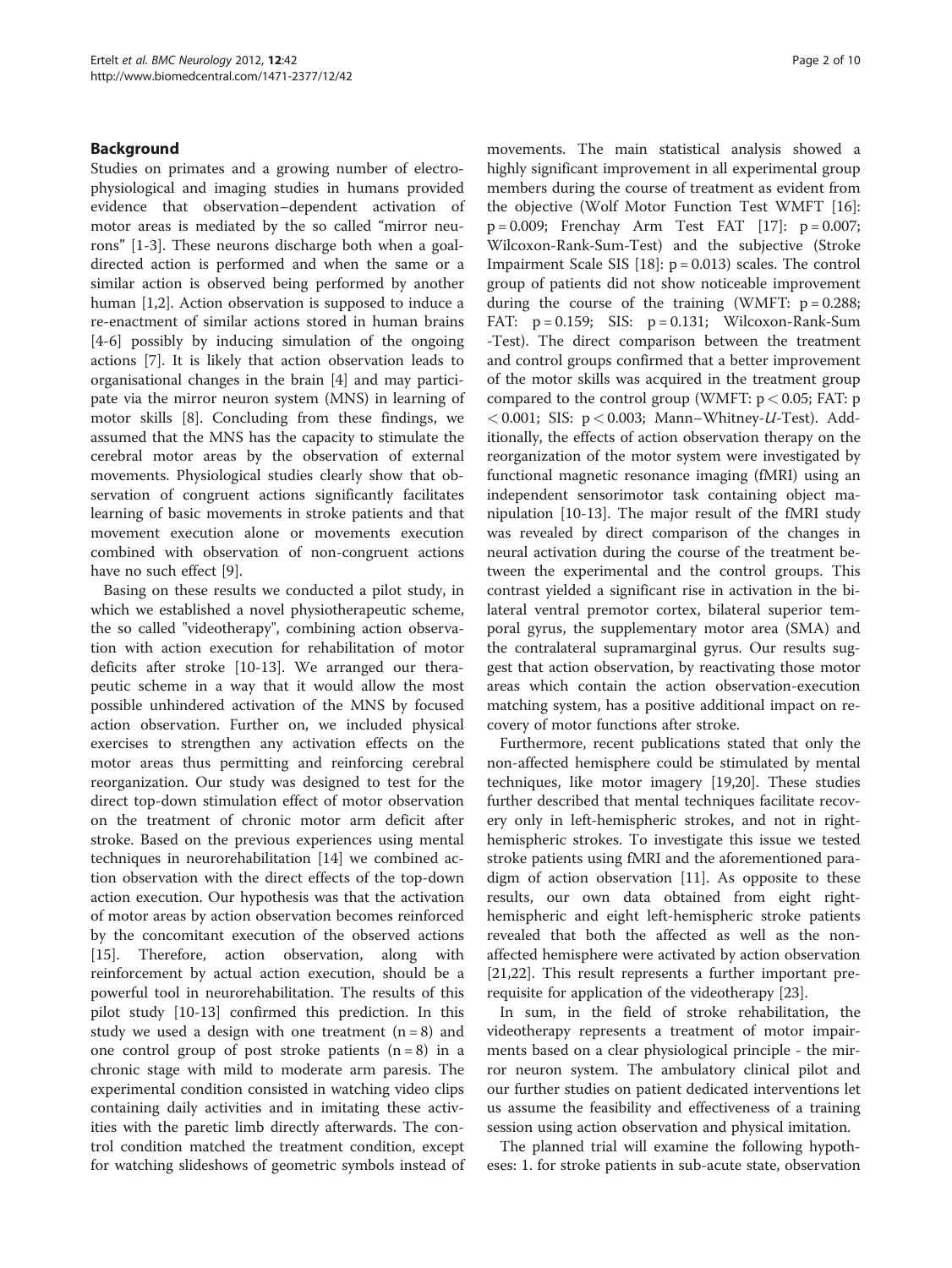of goal-directed actions in combination with motor performance ("videotherapy") has a greater neurorehabilitative effect than standard rehabilitation techniques alone, 2. Videotherapy has the advantage to be easily administered at patient's home who will perform it on her/his own and without assistance of a physiotherapist.

## Methods/design

## Trial design

The form of our clinical study will be: multicenter, open, randomized, placebo-controlled, paralleled group trial with three investigative arms conducted in Germany (5 sites). This study aims at demonstrating superiority of the videotherapy over both physical training and standardized physical therapeutic treatments. We will use equal number of patients for the randomization on the three groups (1:1:1).

## **Participants**

In general, eligible participants will be all adults aged 30 or over with first clinically evident stroke, resulting in primarily mild to moderate unilateral upper limb paresis. Patients with more severe motor symptoms or further medical or neuropsychological symptoms will not be eligible to participate. See Table 1 for detailed inclusion and exclusion criteria.

The multicenter study will take place at 5 sites in Germany: Department of Neurology of University of Leipzig, Department of Neurology of Brandenburg Klinik Bernau near Berlin, Clinic for Neurology of at Campus Lübeck University Medical Center Schleswig-Holstein, St. Mauritius Therapieklinik at Meerbusch near Düsseldorf, and the Neurological Centre of Segeberger Kliniken GmbH at Bad Segeberg. All sites represent the main venues for stroke patients and stroke-related rehabilitation in their surrounding areas, thus able to reach the expected sample size of stroke patients. Because the study centers at Lübeck and Leipzig do not provide treatment for patients in their post-stroke rehabilitation phase, these sites will recruit patients from nearby rehabilitation centers to where their sub-acute patients have been referred further on. Recruited patients therefore will have been pre-screened at the respective site and will be invited at the end of their rehabilitative treatment to the trial site for participation. All recruitment formalities and ambulatory or stationary assessments will be conducted in the sites stated above with patients transported to the respective clinics.

Patients' data will be assessed in the respective sites. Data management and monitoring of the trial sites will be conducted by the Center for Clinical Trials, University of Lübeck. Biostatistical analysis and randomization will be performed by the Institute of Medical Biometry and Statistics, University of Lübeck. An independent

## Table 1 Inclusion and exclusion criteria

## Inclusion criteria

Patients that are both psychically and physically eligible, with good general state of health and nutritional condition for experimental treatment both in the intensity and duration planned in the presented trial (decided by the investigator).

Hospitalized patient: discharge from rehabilitation within the following seven days (patient's data in the respective clinic)

Insult at least 4 weeks in the past, hemorrhagic stroke at least 6 month in the past (controlled via medical history, patient's data in the respective clinic).

First clinically evident stroke so that the patient has no history of stroke related trainings and treatments (controlled via medical history, patient's data in the respective clinic, and note from the general practitioner from outpatients, respectively).

Ischemic cortical or subcortical lesions in middle cerebral artery territory or brain stem infarction resulting mainly in defined motor impairments (controlled via medical history, patient's data in the respective clinic, and note from the general practitioner from outpatients, respectively).

Primarily motor symptoms with also primarily unilateral upper limb paresis (controlled by standard neurological examination).

Minimal movement ability of the paretic limb (controlled by MRC index  $≥$ ? and  $≤$ 4: hand extension against gravity at wrist =  $20^{\circ}$  and at metacarpophalangeal and interphalangeal joints of each of the fingers = 10°) to participate in the treatments' physical training tasks.

If any, only minimal aphasic symptoms allowing for understanding and following instructions during test administration and treatment (controlled by administration of the Token test ≤21 incorrect reactions).

If medication is needed: concomitant medication with effects on the motor system, vigilance and/or cardiovascular system will be kept unchanged throughout of the participation in the study (controlled via discharge letter from hospitalized patients, and note from the general practitioner from outpatients, respectively; as well as by questioning the patient during the weekly telephone calls and the assessments throughout the training phase).

Signed informed consent to participate in the trial.

EU-citizen for legal aspects of participation.

A DVD-Player is either in possession of the participant or is lent to him by relatives or friends to allow participant to conduct the treatment at home.

## Exclusion criteria

Impaired level of consciousness that could prevent patient to understand and follow instructions throughout the intervention, and further result in inability to hold attentiveness and concentration to the treatment (controlled via standard neurological examination, subjective impression of the investigator during administration of test inventory – i.e. patient is unable to understand and/or follow instructions).

Severe untreated psychiatric disorder, severe pulmonary or cardiovascular disease, or epilepsy that could lead to reduced abilities to participate in the treatments' task (controlled via discharge letter from hospitalized patients, and note from the general practitioner from outpatients, respectively). If any of the referred diseases is treated with allowed stable medication, patient may not be excluded from study participation.

Severe joint deformity of arthritic origin or chronic pain that could reduce significantly the patient's abilities to perform tasks that demand a functional physical execution, thus resulting in the masking of expected training effects (controlled via standard neurological examination).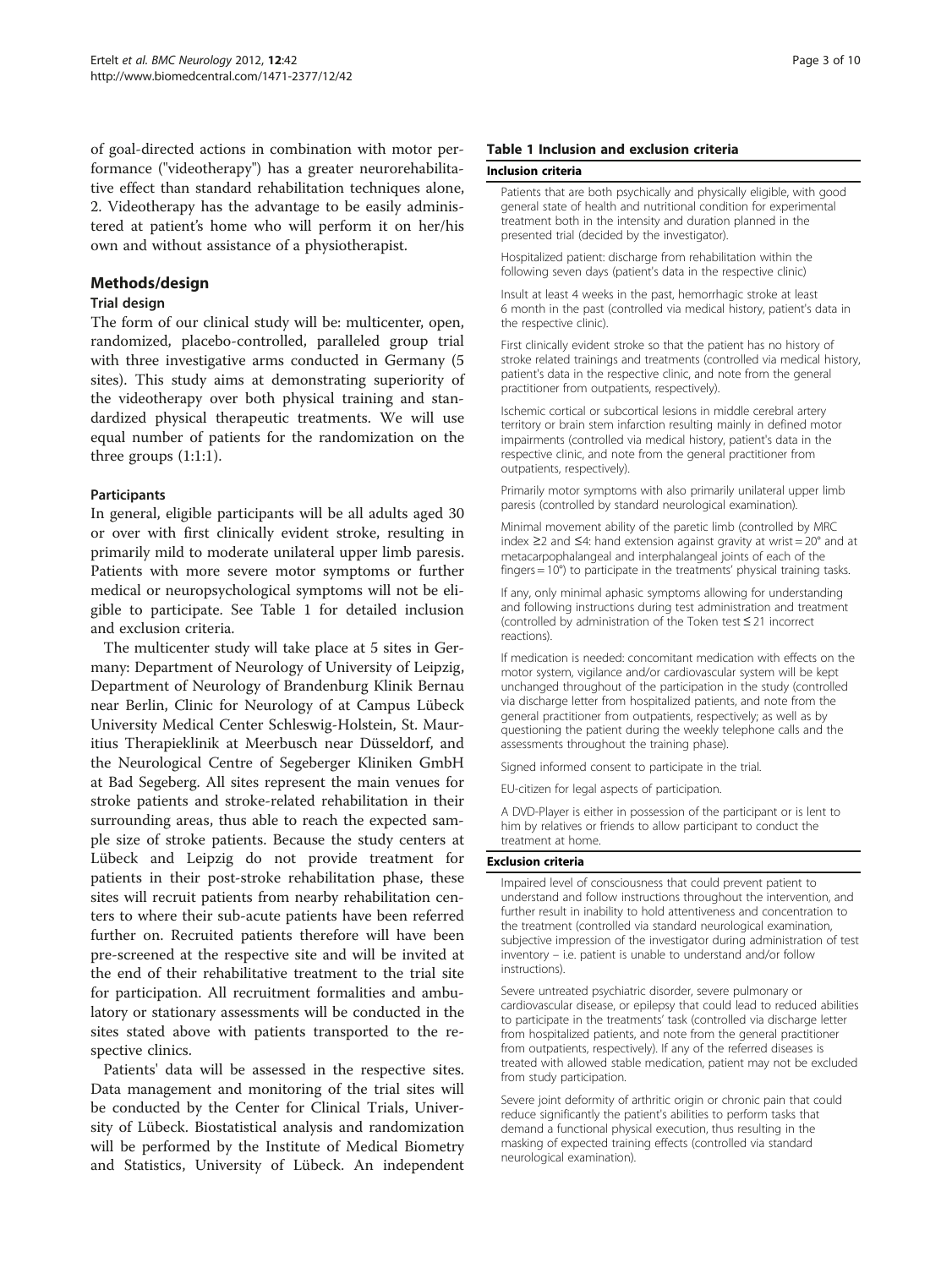#### Table 1 Inclusion and exclusion criteria (Continued)

Motor problems not primarily unilateral or excessive pain in major affected limb that could reduce the patient's abilities in tasks requiring a functional physical execution, thus resulting in the masking of expected training effects (controlled via standard neurological examination).

Dementia symptoms that could prevail over the administration of test inventories and treatment (controlled by administration of the Mini-Mental-State Examination, MMSE, score≤ 22).

Depressive symptoms that could result in major difficulty of the patient's motivational compliance to follow instructions and to participate in the interventions' tasks throughout the treatment (controlled by administration of the Beck Depression Inventory, BDI, score≥18).

Apraxic symptoms that could lead to impaired abilities to follow instructions (controlled by administration of the Florida Apraxia Screening Test, FAST,  $\leq$  9 correct reactions).

Neglect symptoms that could lead to impaired abilities to participate in the treatments observational tasks (controlled by administration of the Albert's Neglect Test, ANT, minimal 2 lines unchecked).

Actual neuroleptic treatment for psychiatric reasons; no constant concomitant medication (controlled via discharge letter from hospitalized patients, and note from the general practitioner from outpatients, respectively).

Planned, but not actual treatment with psychotropic and/or antiepileptic medication or, if already in treatment, change of dose of the referred medications during the phase between the screening and post-trial assessments (controlled via discharge letter from hospitalized patients, and note from the general practitioner from outpatients, respectively).

Planned start of other rehabilitation therapies that might interfere with the trial treatment in the next eight weeks from time point of recruitment.

Insufficient knowledge of German language to understand and fill in the questionnaires (clinical judgment during standard neurological examination).

Residence more than 300 kilometers from participating center that would exacerbate the regular visits of the patient in the respective center (controlled by questioning of the patient).

Persons who are accommodated in an institution by court or administrative order (controlled by questioning of the patient).

Any other medically untreated illness or medical treatment or drug or narcotics misuse that could interfere with the assessment of the safety, tolerability and efficacy, e.g. current bone fractures of the stroke affected limb (controlled via discharge letter from hospitalized patients, and note from the general practitioner from outpatients, respectively).

Simultaneous participation in another (clinical) trial or interfering examination or participation in a study within 90 days prior to screening.

People who are in a dependency/employment for the sponsor or investigator (controlled by questioning of the patient).

Biological age <30.

Pregnancy or suspected pregnancy. Lack of safe contraceptive measures.

Data and Safety Monitoring Board (DSMB) of two clinicians and a biostatistician will to supervise patients' safety, as well as statistical analysis and interpretation.

#### Interventions

One experimental and two control groups will be built. All patients of all groups will conduct their individual

rehabilitational programme as prescribed by their respective neurologist beside participation in our scheme. The standard rehabilitational programs will not be limited in their amount to allow participation to our study but must not be experimental or part of another clinical trial.

The respective intervention starts with a practice at the site during the last week at their inpatient stay. Patients will be asked to start immediately with the selfadministered treatment after their return back home. All patients will keep record of their training in a preprinted diary and will receive a weekly phone call in which compliance of the patients will be monitored.

## Experimental condition (abbr. "videotherapy")

The experimental treatment in condition videotherapy will consist of daily focused observation of actions and subsequent practice of these actions for 6 weeks with therapeutic session on each working day lasting 90 minutes. The treatment material will consist of 1 DVD containing a set of video clips for each patient. These video clips will show dedicated hand and arm actions with household objects, each presented from different perspectives and each lasting for 6 minutes. The total duration of the treatment program will be 90 minutes per working day, the patient will be informed by a manual each day which set of films he/she has to watch. After watching each single video clip, the patient will be asked automatically by the DVD program to imitate the observed action using his/her own household objects with his/her paretic hand.

Our therapeutic scheme (videotherapy) was invented to rule out most confounding variables of the training. More precisely, 1) the therapy should elicit the most possible unhindered activation of the MNS and 2) each patient should as far as possible benefit from the therapeutic setting.

To achieve this goal we implemented the following features to our treatment:

1. Observation of well-known, non-complex hand and arm actions related to small common household objects, performed by one hand, will be the key feature of the therapy. Attentive watching of wellknown actions will allow the patient-observer to comprehend their content and take details of those actions. The high familiarity and recall level of the observed actions, which belong to an average motor behavioral repertoire, allows the activation of predefined movement patterns in the patient's motor system. This should be the prerequisite for an internal simulation of the observed actions, which refers to a covert rehearsal of motor actions and is believed to ameliorate the subsequent overt action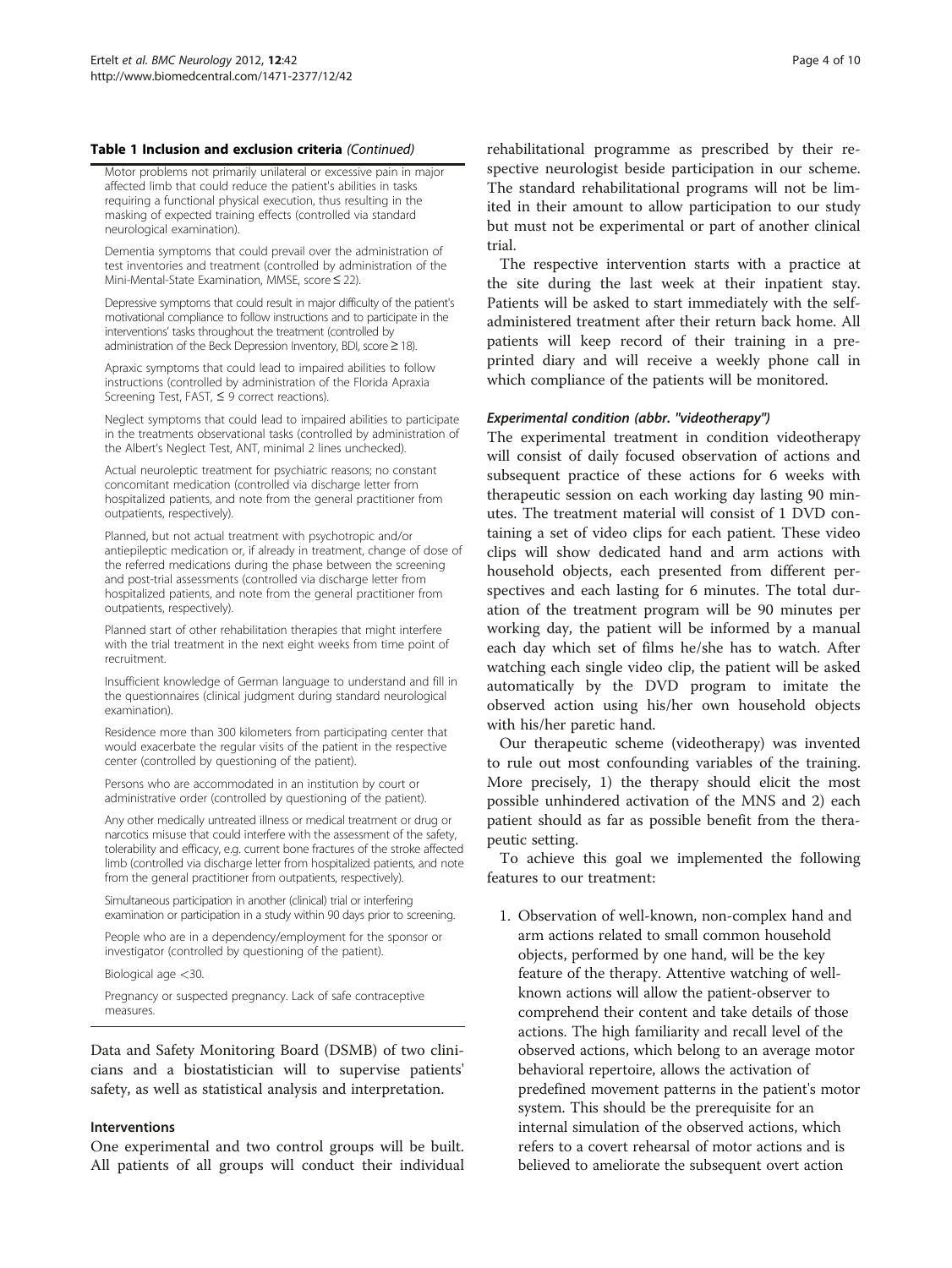performance. We assume that this will affect the capability to induce rehabilitation effects by stimulating cerebral reorganization, as demonstrated in our pilot studies [[10-13\]](#page-8-0). The video clips for the current study are mainly derived from an already evaluated pool that has been used in our pilot studies [\[10-13\]](#page-8-0). An assessment of the films' presented movement complexity allowed creating sequences of video clips with alternating difficulty (easy – difficult) for every day of training. Therefore, highly and moderate affected stroke patients will be able to perform at least some of the actions without getting over- or underchallenged.

- 2. To provide comparability of results and to avoid variability in the amount of observed actions we decided to use standardized video clips of object related movements as treatment material. Video clips will be presented from a DVD disk, a userfriendly medium that can be copied in virtually infinite quantities. Further on, DVD players are common and can be found in almost every patient's household.
- 3. The therapeutic schema of the videotherapy will consist of observation and consecutive training of the observed actions. We assume that the activation of the MNS by action observation should be reinforced by the consecutive execution of the observed actions. This combination should finally elicit effects of plasticity in the motor system. Our treatment schema is based on this effect: After the end of each video clip, the patient will be asked to imitate for 6 minutes the actions seen before using similar objects from his or her own household. Only the affected arm and affected hand will be used. The patient will be informed during watching of the DVD films, when to start and when to stop the training and when to take a break.

## Control condition I (abbr. "non-video")

The treatment material for the control condition nonvideo will be equivalent to the experimental treatment, except for the fact that slideshows of geometric symbols will be shown instead of actions. These slideshows have been proven not to elicit any activity in the motor areas [[10-13](#page-8-0)] and were therefore chosen as placebo treatment.

## Control condition II (abbr. "standard")

No specific experimental treatment is intended for the standard-condition. However, this group's patients will receive the same schedule of assessments as the other groups and will participate in their standard rehabilitational treatments.

Further on, the patients of the non-video and the standard group will receive (additionally) the same treatment disk after the end of the individual training phase. In this, all patients, independent from their group allocation, will have the same treatment material that is believed to be effective for stroke rehabilitation. This is 1) to allow all patients to benefit from the therapy positively tested in the several pilot studies [[10-13](#page-8-0)], and 2) to maintain compliance of the patients, even for being in the standard group and not receiving in the first 6 weeks of participation a special treatment.

## Risks associated with the participation in the clinical trial

There are no known risks associated with the videotherapy or any of the two control conditions. Due to the self-administration of the treatment in dose, place, time etc. the individual patient has the potential possibility to regulate the treatments properties for his or her own convenience. Further on, our pilot studies (10–13) did not indicate any risks in the treatment, its materials or in its conduction. The same is true for the used control conditions.

## **Outcomes**

All outcome measures and assessment time points for patients are listed in Table [2.](#page-5-0)

## Primary endpoint

The primary efficacy endpoint is the change in scores of the WMFT [\[16\]](#page-8-0) between baseline and after six weeks of rehabilitation treatment between the videotherapy group, the standard and videotherapy group and the non-video group.

## Secondary endpoints

The secondary endpoints concern quality of life related to improvement in motor function indices (tested via FAT, 17) and autonomy (tested via SIS [\[18\]](#page-8-0), Barthel-Index - BI [[24](#page-8-0)], Modified Rankin Scale - MRS [\[25](#page-8-0)], Motor Activity Log – MAL [[26\]](#page-8-0), Box and Block Test - BBT [[27](#page-8-0)]). A secondary endpoint is the change in the WMFT [[16](#page-8-0)] scores between baseline and after end of the treatment compared to the non-video and standard groups. The changes in the scores and mortality between all groups at all time points will be tested pairwise. Furthermore, the difference between the end of treatment and 6 month after the training will be investigated within each group.

## Subgroup analysis

We will perform pairwise comparisons between all groups (videotherapy, non-video and standard) in dependency of the following variables: center, age, gender, race, dominance of the affected hemisphere, affected hemisphere, type and amount of additional physio- and/or occupational or other therapeutic treatments during training phase, chronicity/sub-chronicity of stroke symptoms. Chronicity is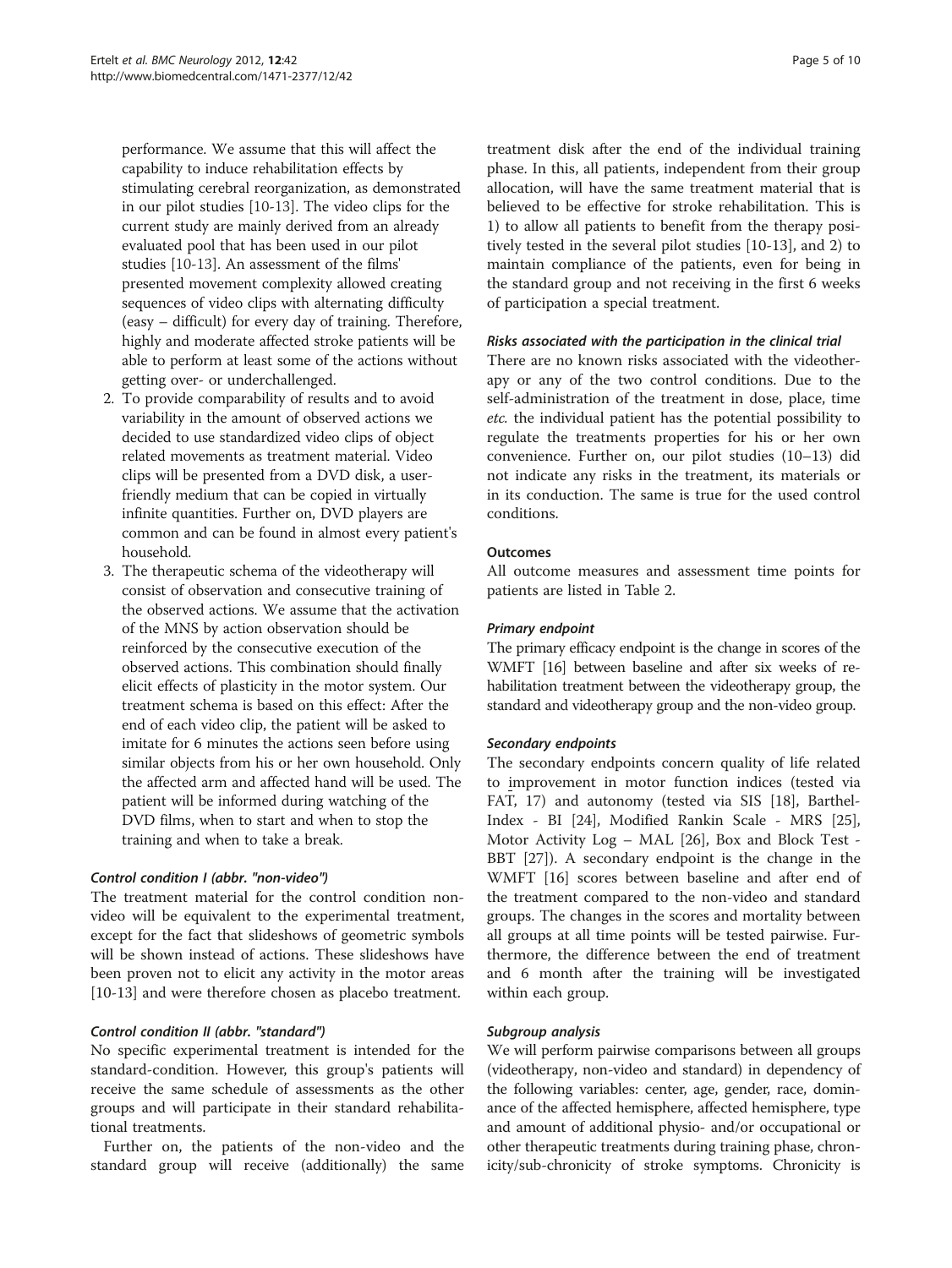| Visit                                               | Screening | Instruction(Videotherapy Baseline Training phase<br>and Non-Video Group) |          |                                                   | End of<br><b>Training</b> | Follow-up |
|-----------------------------------------------------|-----------|--------------------------------------------------------------------------|----------|---------------------------------------------------|---------------------------|-----------|
| <b>Time</b>                                         |           | Week 1: Day 1-3 Week 1: Day 4-5                                          | Week 2   | Week 2 - 7+ 4 days Week 8+ 4 days Week 31+ 1 week |                           |           |
| <b>Screening, supervision</b>                       |           |                                                                          |          |                                                   |                           |           |
| <b>Informed consent</b>                             | X         |                                                                          |          |                                                   |                           |           |
| Inclusion/exclusion criteria                        | X         |                                                                          |          |                                                   |                           |           |
| <b>Background medical history</b>                   | $\times$  |                                                                          |          |                                                   |                           |           |
| <b>Concomitant medication</b>                       | X         |                                                                          |          |                                                   |                           |           |
| <b>Screening</b>                                    | X         |                                                                          |          |                                                   |                           |           |
| <b>Beck Depression Inventory</b>                    | X         |                                                                          | X        | X (week 5)                                        | Χ                         | Χ         |
| <b>Amount of training</b><br>with videotherapy DVDs |           |                                                                          |          |                                                   |                           | $\times$  |
| <b>Preparation of patient</b>                       |           |                                                                          |          |                                                   |                           |           |
| Instruction and training                            |           | $\times$                                                                 |          |                                                   |                           |           |
| <b>Primary efficacy endpoint</b>                    |           |                                                                          |          |                                                   |                           |           |
| <b>Wolf Motor Function Test</b>                     |           |                                                                          | X        |                                                   | X                         | $\times$  |
| Secondary efficacy endpoint                         |           |                                                                          |          |                                                   |                           |           |
| <b>Frenchay Arm Test</b>                            |           |                                                                          | $\times$ |                                                   | $\times$                  | $\times$  |
| <b>Stroke Impact Scale</b>                          |           |                                                                          | $\times$ |                                                   | $\times$                  | $\times$  |
| <b>Barthel-Index</b>                                | $\times$  |                                                                          | $\times$ | X (week 5)                                        | $\times$                  | $\times$  |
| <b>Modified Rankin Scale</b>                        | X         |                                                                          | X        |                                                   | X                         | X         |
| <b>Motor Activity Log</b>                           |           |                                                                          | X        | X (week 5)                                        | X                         | X         |
| <b>Box and Block Test</b>                           |           |                                                                          | X        |                                                   | $\times$                  | $\times$  |
| <b>Further treatment</b>                            |           |                                                                          |          |                                                   |                           |           |
| <b>Telephone calls</b>                              |           |                                                                          |          | Weekly                                            |                           |           |
| <b>Diary</b>                                        |           |                                                                          |          | Daily by the patient                              |                           |           |

<span id="page-5-0"></span>

defined by manifestation of stroke related motor symptoms  $\geq 6$  months after the incident.

#### Further assessments

Besides the assessment of the outcome measures as listed above, several additional assessments will be conducted for screening reasons (Background medical history, Intake/prescription of concomitant medications, standard neurological examination, Florida Apraxia Screening Test - FAST [[28](#page-9-0)], Albert's Neglect Test - ANT [[29](#page-9-0)], Mini Mental Status Examination - MMSE [\[30\]](#page-9-0), Edinburgh Handedness Inventory - EHI [\[31](#page-9-0)], Beck Depression Inventory - BDI [\[32](#page-9-0)], Modified Medical Research Council Scale for measuring hand muscles - MRC-Index [\[33](#page-9-0)]). The BDI [[32](#page-9-0)] will be conducted throughout all assessment time points due to the fact that depressive symptoms can evolve in all phases of the study and can therefore prevent an unhindered conduction of the training.

#### Sample size

The calculation of the sample size is based on the aim to detect a difference of 2.5 points in the WMFT [[16](#page-8-0)]

between the videotherapy- and the standard group concerning the change from baseline until the end of rehabilitation, corresponding to  $\delta = 0.5$ , with a power of 90% in the final of two analyses. The critical difference of 2.5 points in the WMFT [[16](#page-8-0)] results from our pilot study [[10](#page-8-0)-[13\]](#page-8-0). Allowing for a maximal drop out of 20% of the patients, 125 patients need to be included in the study for each group, rendering a total sample size of 375  $(\alpha_2(1) = 0.035$ , Mann–Whitney test).

The interim analysis is conducted according to Wang and Tsiatis [\[34](#page-9-0)], after half of the patients in each group (63 in each group, a total of 188) have concluded the rehabilitation program. If the effect is considerably greater than assumed ( $\delta = 0.7$ , corresponding to a difference of 3.5 change points), there is a probability of 80% to detect this at this early stage and hence to terminate the study early.

#### Randomization: sequence generation

According to Nordle and Brantmark [[35\]](#page-9-0), a selfadjusting randomization plan with an allocation probability of 0.9 is utilized with stratification for center as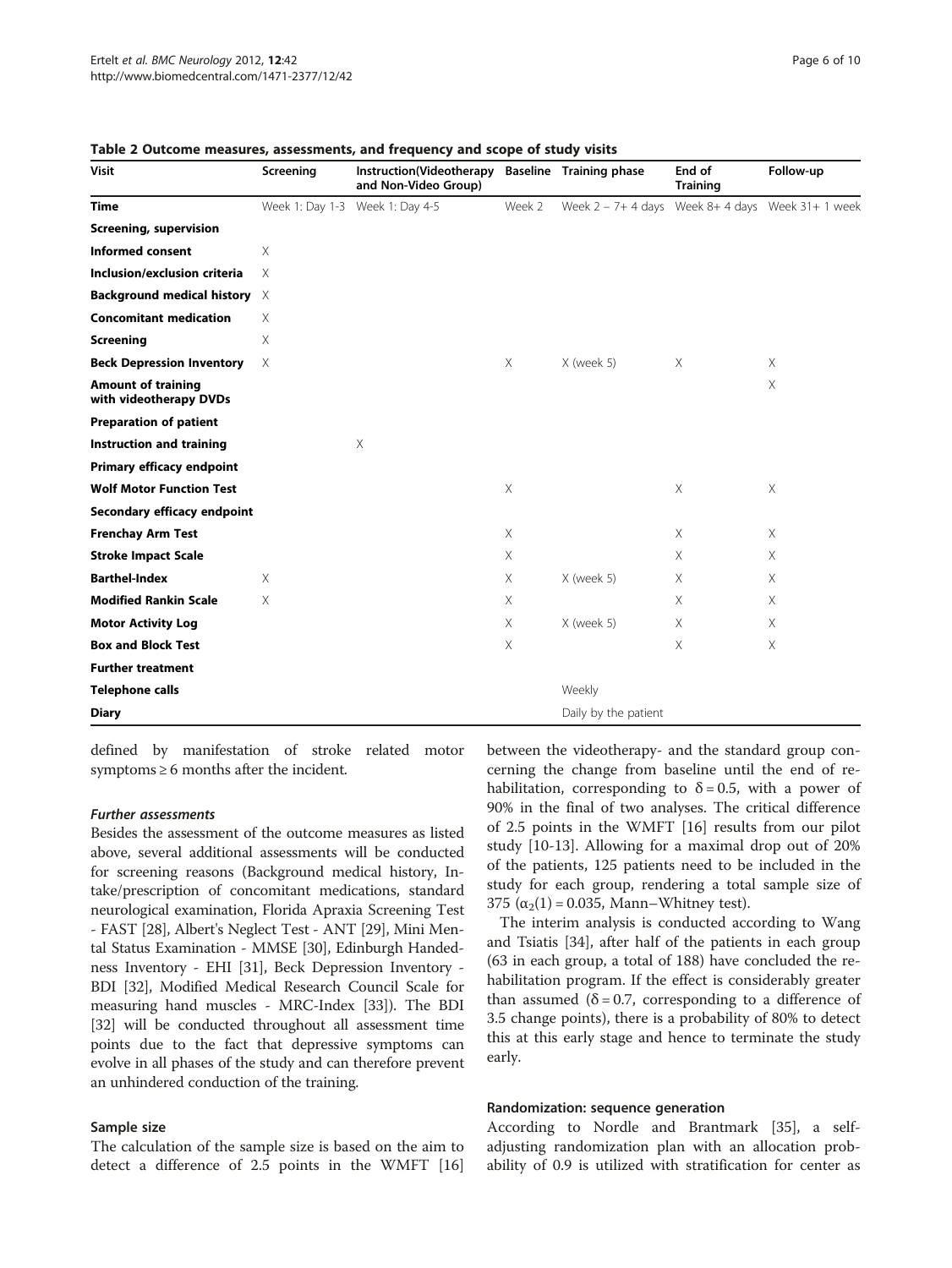<span id="page-6-0"></span>the more important and the MRC-Index (reached scores 2, 3, and 4) [[33\]](#page-9-0) as the less important factor.

#### Randomization: implementation

The allocation of patients will be conducted by an investigator without any clinical involvement in the trial using proper random sequences unbeknown to the patients or study team: The randomization and further allocation is performed centrally via fax at the Institute of Medical Biometry and Statistics at the University Hospital Schleswig-Holstein, Campus Lübeck, Germany (IMBS) after the respective investigator had screened the respective patient and obtained his/her written informed consent.

#### Blinding

Participants are to be enrolled by the respective trial sites' personal.

Participating patients can only be blinded for the comparison of the videotherapy versus the non-video condition, but not for the comparison with the standard rehabilitation. Hence, comparing videotherapy with standard might be biased by the knowledge of the patients to receive a novel treatment. In addition, the intensity of rehabilitation will be comparable between the videotherapy and the non-video group, but not necessarily between both motor exercise groups and the standard group. Therefore, a difference between videotherapy and standard might be caused by a more intense training in the first group. These possible influences will have to be considered in the interpretation of possible study outcomes.

## Statistical analysis

#### Study population

According to the "ICH Topic E 9" there are two different sets (intention to treat set and per protocol set) for the statistical analysis.

The primary analysis will be based on the intention to treat population where missing values will be imputed with a mean imputation. Similar rates of missing baseline observations between the treatment groups as well as analogous results from sensitivity analyses will be used to support the interpretation. As sensitivity analyses, the imputation methods "Last Observation Carried Forward" principle and best or worst case imputation will be applied.

A secondary analysis will be based on the per protocol population. Here we consider only patients which complete at least 66,67% of the training sessions. This value is derived from the pilot study [\[10](#page-8-0)], where significant treatment effects occurred after duration of 20 training days. The analyses will be the same as with the intention to treat.

#### Primary endpoint

The score difference cannot be assumed to be normally distributed, so that distributions will be compared by

| <b>Analysis</b><br>i | Time<br>point       | <b>Hypothesis</b>      | <b>Nominal</b><br>level $\alpha_i$ | <b>Detectable</b><br>effect $δ_i$ | Power |
|----------------------|---------------------|------------------------|------------------------------------|-----------------------------------|-------|
| 1                    | Interim<br>analysis | Video vs<br>standard   | 0.01                               | 0.7                               | 80%   |
|                      |                     | Video vs.<br>non-video | 0.01                               | 0.7                               | 80%   |
| $\mathcal{P}$        | Final<br>analysis   | Video vs.<br>standard  | 0.035                              | 0.5                               | 90%   |
|                      |                     | Video vs.<br>non-video | $0.01$ or<br>0.045                 | $0.47$ or $0.55$                  | 90%   |

analyzing the probability that an observed change score XVideotherapy in the videotherapy population is greater than an observation in the non-video  $X_{Non-video}$  or the standard population X<sub>Standard</sub>:

$$
H_0(1) : P(X_{Video therapy>}X_{Standard})
$$
  
=  $\frac{1}{2} \text{versus} H_1(1) : P(X_{Video therapy}>X_{Standard}) \neq \frac{1}{2}$ 

and

$$
H_0(2) : P(X_{Video therapy>}X_{Non-video})
$$
  
=  $\frac{1}{2} \text{versus} H_1(2) : P(X_{Video therapy>}X_{Non-video}) \neq \frac{1}{2}$ 

The comparisons will be performed in a hierarchical manner according to a suggestion by Wiens [\[36,37\]](#page-9-0). For this procedure, the total significance level  $\alpha$  is split into one portion for the first hypothesis  $\alpha(1)$  and one for the second hypothesis  $\alpha(2) = \alpha - \alpha(1)$ . Accordingly, as we expect a major difference between the novel video-based rehabilitation and the standard physiotherapeutic rehabilitation, this difference will be tested first at the significance level  $\alpha(1)$ . If the null hypothesis can be rejected, we will secondly test the difference between videotherapy and non-video at the full significance level α. However, if the first hypothesis cannot be rejected, the second hypothesis can still be tested at the significance level  $\alpha(2)$ . The hypotheses will be tested using the exact U-test according to Mann and Whitney, and the specific significance levels are fixed using a sequential analysis plan (see Table 3).

#### Secondary endpoints

The analysis of the secondary endpoints will be performed exploratory. The hypothesis

$$
H_0(3) : P(X_{Non-Video} > X_{Standard})
$$
  
=  $\frac{1}{2} \text{versus} H_1(2) : P(X_{Non-video} > X_{Standard}) \neq \frac{1}{2}$ 

will be tested using the exact  $U$ -test according to Mann and Whitney at the significance level  $\alpha = 0.05$ . The change scores of the BBT, MAL, SIS, FAT, MRS, and BI as well as the WMFT and mortality between groups at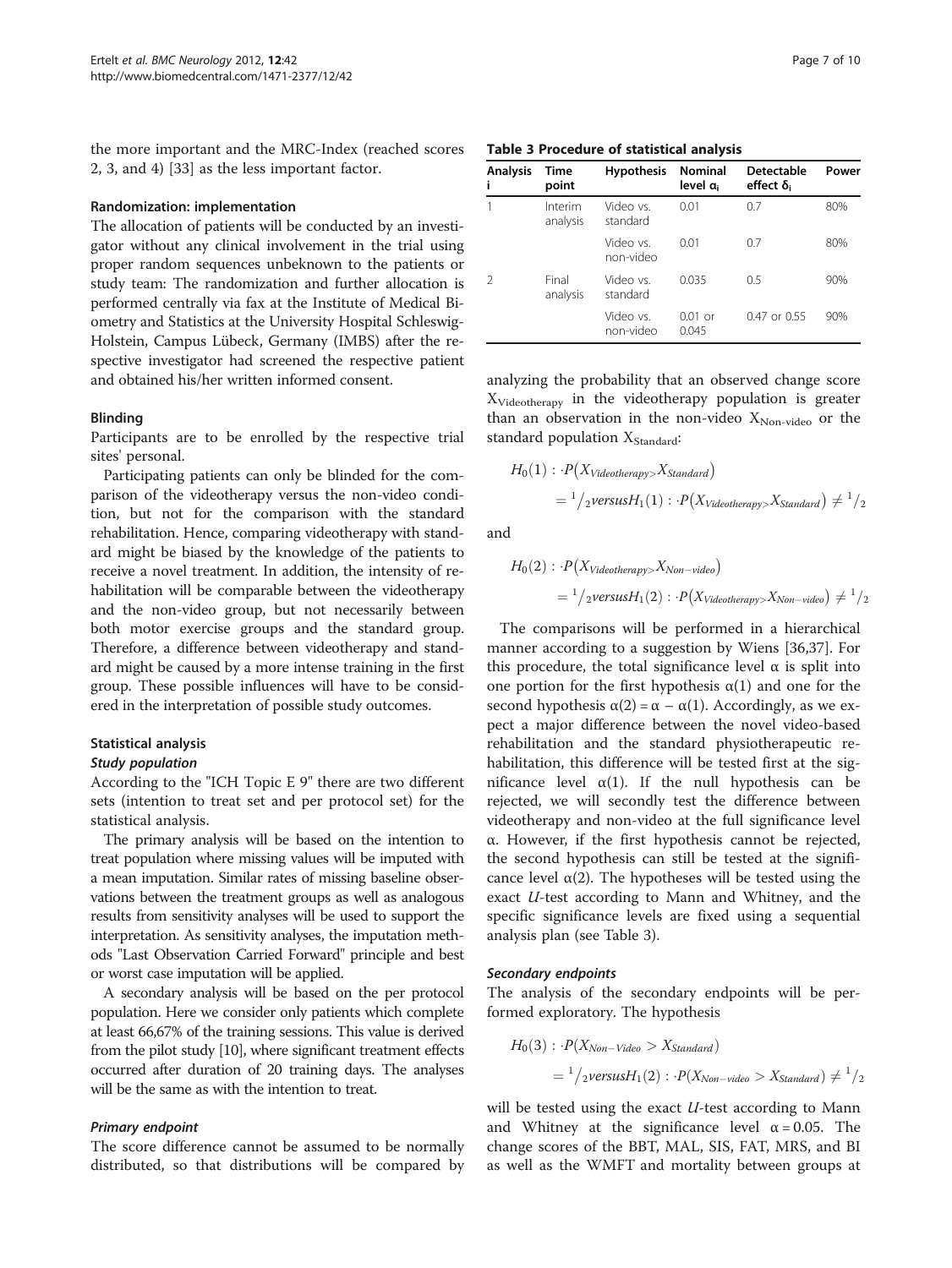all time points will be tested pairwise using the exact Utest according to Mann and Whitney and Chi-squared test respectively at the significance level  $\alpha$  = 0.05. The effect measures will be the difference of medians with 95% confidence interval (Hodges-Lehmann) and the difference of proportions with 95% confidence interval (independent samples), respectively. Furthermore, the difference between end of training and 6 month after the training will be investigated within each treatment group concerning the BBT, MAL, SIS, FAT, MRS, and the BI as well as the WMFT scores. Therefore, 95% confidence intervals are computed for these differences (paired samples).

#### Subgroups

In the subgroup analyses the results of the test inventories and assessments stated above are used.

## Interim analyses

After half of the patients have concluded the rehabilitation program, an interim analysis will be performed. This will allow for an early termination of the study if the effects are greater than assumed for sample size determination while keeping an overall significance level of  $\alpha$  = 0.05. The interim analysis is planned according to the designs suggested by Wang and Tsiatis [[34\]](#page-9-0) and yields a nominal significance level of  $\alpha$ 1 = 0.01 for the interim analysis. At this time point, all three null hypotheses regarding the primary endpoint as stated above are tested at the full nominal significance level, and the study is terminated only if all null hypotheses are rejected.

For the final analysis, the three hypotheses of the primary endpoint are tested at a nominal significance level of α2 = 0.045 in the hierarchical manner described above. Specifically, the first hypothesis is tested at a significance level of  $\alpha$ 2(1) = 0.035. If this null hypothesis is not rejected, the second null hypothesis is tested at the remaining significance level of  $\alpha$ 2(2) = 0.01. However, if the first null hypothesis is rejected, the second is tested at the full nominal significance level of  $\alpha$ 2 = 0.045.

This procedure renders the following effects detectable in the different stages, as presented in Table [3.](#page-6-0) The effects are measured by the differences of medians, for which 95% confidence intervals (Hodges-Lehmann) are computed for both group comparisons.

#### Criteria for termination of the study

The study can be terminated prematurely if circumstances become known that suggest a significant deterioration in the expected benefit-to-risk ratio of either study arm in comparison to the other. The DSMB will monitor any safety issues of the trial and will make a recommendation based on their evaluation.

In the event of substantial and irreparable deficiencies in data quality, inadequate compliance, or deficient patient recruitment, the study can be terminated prematurely: The DSMB will monitor these issues to make a recommendation for a premature termination, if a conclusion regarding the study question can no longer be expected to be reached on the basis of the data.

Further on, an early termination of the study will be made, if the statistical effects for testing the statistical hypotheses are greater than assumed for sample size determination; these effects will be calculated by the planned interim statistical analysis.

## Ethical approval and registration

This study has been reviewed and approved by the medical ethics committee of the RWTH Aachen university, Aachen, Germany (reference no.: 106/10) and has been registered at ClinicalTrials.gov (identifier: NCT01242956) Patients receive verbal and written information about the study and written informed consent will be obtained before randomization.

## **Discussion**

The proposed treatment, based on the neurophysiological principle of the mirror neuron system, provides a new and relevant extension of therapeutic procedures for recovery after stroke. The results of the planned multicenter study might be implemented to the standard concepts of physiotherapeutic practice, for example as an add-on therapy. Therefore, the results of our study should be of great interest for the community of neurologists and physiotherapists and most relevant for health economy.

The planned multicenter project will introduce novel aspects to the rehabilitation of stroke. First, focused observation of goal-directed actions before their execution constitutes a novel aspect in the treatment of motor deficits after stroke. Action observation activates central representations of actions through the mirror neurons system. The subsequent repetitive execution of the observed actions reinforces the cortical representation of action. The mirror neuron system provides a clearly defined neurophysiologic background for this new approach. Second, the new treatment is aimed at patients in the sub-acute state after stroke. However, it should also be beneficial for severely handicapped patients in the acute state, when applied prior to physiotherapy. Therefore, because activation of action representations by observation takes place also without the performance of active movements, this new therapy is also potentially suitable for patients with acute strokes. Thirdly, the videotherapy can be focused on the individual pattern of motor impairments in the future. In times of restricted resources in the health system, it is of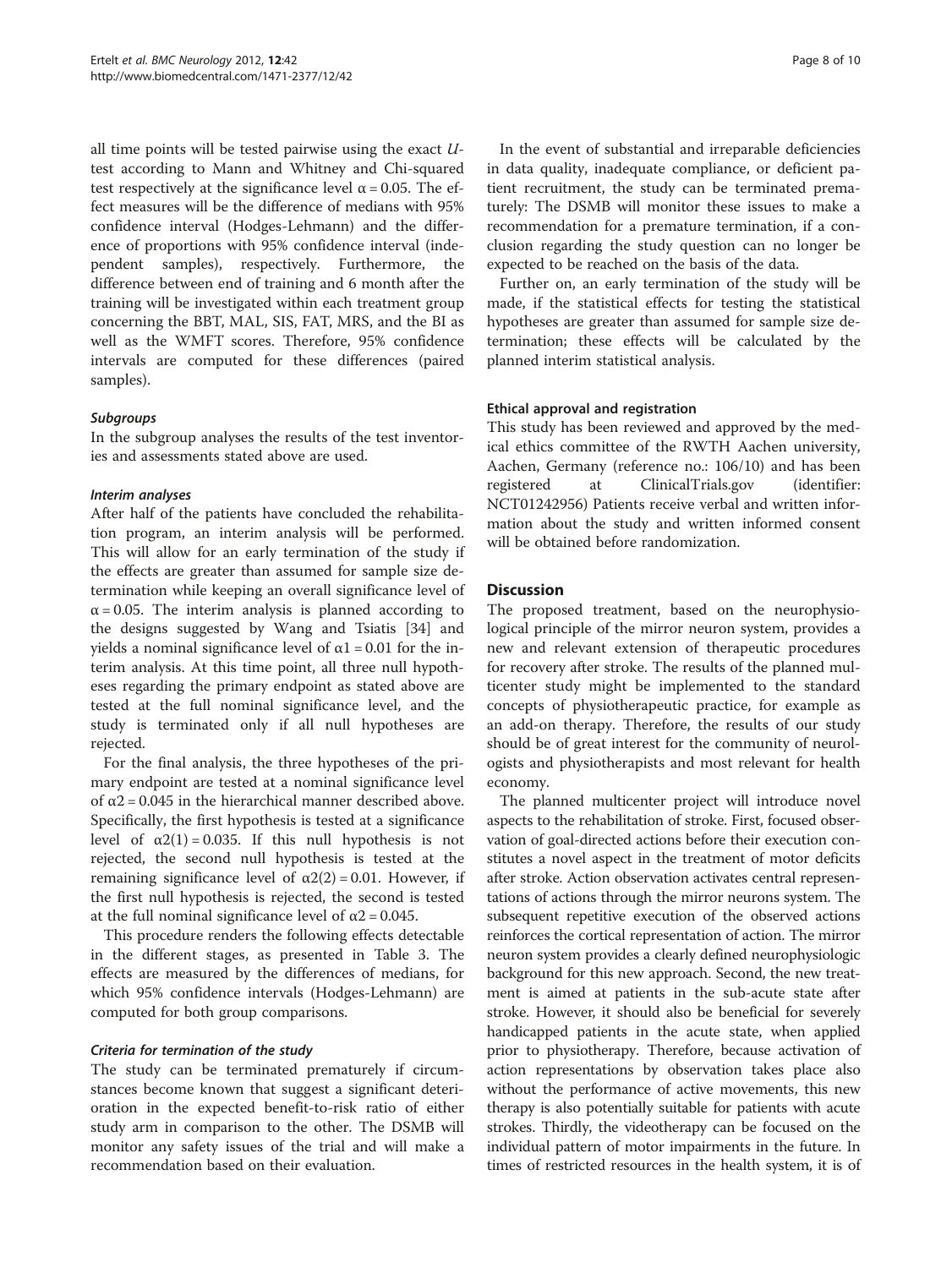<span id="page-8-0"></span>paramount importance to develop cost-efficient rehabilitation programs.

Additionally, one of the major goals of this proposal is to implement a home-based practice program for patients and to evaluate its effectiveness. Another potential advantage of this home-based treatment is that patients are educated to carry responsibility for their future well-being. They are trained to perform exercises on their own. This is in line with current trends in the health system to treat the patient as responsible partner able for shared decision making. Up to date there exists no rationale for selecting the appropriate physiotherapeutic regime in a particular individual patient. Improving our understanding, how and where different therapeutic strategies work or act in the brain, will optimize the rational basis for applying different therapies.

#### Abbreviations

ANT: Albert's Neglect Test; BBT: Box and Block Test; BDI: Beck Depression Inventory; BI: Barthel-Index; CRF: Case report form; DVD: Digital versatile Disc; DSMB: Data and Safety Monitoring Board; EHI: Edinburgh Handedness Inventory; FAST: Florida Apraxia Screening Test; FAT: Frenchay Arm Test; FMRI: Functional magnetic resonance imaging; ICH: International Conference on Harmonization; IMBS: Institute of Medical Biometry and Statistics; LOCF: Last Observation Carried Forward; MAL: Motor Activity Log; MMSE: Mini-Mental-State Examination; MNS: Mirror neuron system; MRC: Medical research council; MRS: Modified Rankin Scale; PID: Patient identification number; RWTH: Rheinisch-Westfälische Technische Hochschule; SIS: Stroke Impairment Scale; SMA: Supplementary motor area; SOP: Standard operating procedure; WMFT: Wolf Motor Function Test.

#### Competing interests

The authors declare that they have no competing interests.

#### Authors' contributions

FB is the coordinating investigator. DE is project manager and responsible for drafting the manuscript. AZ is the trail statistician. DE and FB designed the study and obtained funding for the study. AZ and CH provided the statistical considerations of the study design and the evaluation plan of the trial. CD assisted in scientific research and treatment design. Monitoring and data management are provided by the Center for Clinical Trials, University of Lübeck. All authors have read and approved the final manuscript.

#### Acknowledgements

Funding will be provided by Deutsche Forschungsgemeinschaft (German Research Association; reference no.: GZ: BI 486/2-1) and by the European Rental Association (reference no.: 3070-Forschungsvorhaben 2010–43).

#### Author details

<sup>1</sup>Center for Clinical Trials, University of Lübeck, Maria-Goeppert-Straße 1, 23562, Lübeck, Germany. <sup>2</sup>Institute of Medical Biometry and Statistics, University of Lübeck, University Hospital Schleswig-Holstein - Campus Lübeck, Maria-Goeppert-Straße 1, 23562, Lübeck, Germany. <sup>3</sup>Kliniken Schmieder Konstanz, Eichhornstraße 68, 78464, Constance, Germany. 4 Cognitive Neurology, Department of Neurology, RWTH Aachen University Hospital, Pauwelsstraße 30, 52074, Aachen, Germany.

#### Received: 28 November 2011 Accepted: 18 June 2012 Published: 18 June 2012

#### References

- Rizzolatti G, Fadiga L, Fogassi L, Gallese V: Premotor cortex and the recognition of motor actions. Cogn Brain Res 1996, 3:131–41.
- 2. Gallese V, Fadiga L, Fogassi L, Rizzolatti G: Action recognition in the premotor cortex. Brain 1996, 119:593–609.
- 3. Hari R, Forss N, Avikainen S, Kirveskari E, Salenius S, Rizzolatti G: Activation of human primary motor cortex during action observation: a neuromagnetic study. Proc Natl Acad Sci USA 1998, 8;95(25):15061–15065.
- 4. Fadiga L, Fogassi L, Pavesi G, Rizzolatti G: Motor facilitation during action observation: a magnetic stimulation study. J Neurophysiol 1995, 73:2608– 2611.
- 5. Buccino G, Binkofski F, Fink GR, Fadiga L, Fogassi L, Gallese V, Seitz RJ, Zilles K, Rizzolatti G, Freund HJ: Action observation activates premotor and parietal areas in a somatotopic manner: an fMRI study. Eur J Neurosci 2001, 13:400–404.
- Rizzolatti G, Craighero L: The mirror-neuron system. Annu Rev Neurosci 2004, 27:169–192.
- 7. Gallese V, Fadiga L, Fogassi L, Rizzolatti G: Action recognition in the premotor cortex. Brain 1996, 119(Pt. 2):593–609.
- 8. Buccino G, Vogt S, Ritzl A, Fink GR, Zilles K, Freund HJ, Rizzolatti G: Neural circuits underlying imitation learning of hand actions: an event-related FMRI study. Neuron 2004, 42:323–334.
- 9. Celnik P, Webster B, Glasse DM, Cohen L: Effects of Action Observation on Physical Training After Stroke. Stroke 2008, 39:1814–1820.
- 10. Ertelt D, Buccino G, Small S, Solodkin A, McNamara A, Binkofski F: Movement observation has a positive impact on rehabilitation of motor deficits after stroke. NeuroImage 2007, 36(Suppl 2):164-73.
- 11. Ertelt D, Buccino G, Dettmers Chr, Binkofski F: Bewegungsbeobachtung im neurorehabilitativen Kontext. Neurol. Rehabil 2007, 13(5):260-269.
- 12. Ertelt D: Neurorehabilitative Effekte der Kombination von Bewegungsbeobachtung und physischer Übung. Bad Honnef: Hippocampus Verlag; 2008.
- 13. Ertelt D, McNamara A, Dettmers C, Hamzei F, Buccino G, Binkofski F: Bewegungsbeobachtung reaktiviert das sensomotorische Netzwerk bei der Erholung nach Schlaganfall. Akt Neurol 2006, S1:33.
- 14. Page SJ, Levine P, Sisto S, Johnson MV: A randomized efficacy and feasibility study of imagery in acute stroke. Clin Rehabil 2001, 2001 (15):233–240.
- 15. Binkofski F, Ertelt D, Dettmers Ch, Buccino G: Das System für Bewegungsbeobachtung/Bewegungsausführung und seine Rolle in der neurologischen Rehabilitation. Neurol Rehabil 2004, 10(3):1–10.
- 16. Wolf SL, Catlin PA, Ellis M, Archer AL, Morgan B, Piacentino A: Assessing Wolf motor function test as outcome measure for research in patients after stroke. Stroke 2001, 32(7):1635–1639.
- 17. De Souza LH, Hewer RL, Lynn PA, Miller S, Reed GA: Assessment of recovery of arm control in hemiplegic stroke patients. 2. Comparison of arm function tests and pursuit tracking in relation to clinical recovery. Int Rehabil Med 1980, 2(1):10–16.
- 18. Duncan PW, Wallace D, Lai SM, Johnson D, Embretson S, Laster LJ: The stroke impact scale version 2.0. Evaluation of reliability, validity, and sensitivity to change. Stroke 1999, 30(10):2131–2140.
- 19. Kimberley TJ, Khandekar G, Skraba LL, Spencer JA, van Gorp EA, Walker SR: Neural substrates for motor imagery in severe hemiparesis. Neurorehabilitation and Neural Repair 2006, 20:268–277.
- 20. Stinear CM, Fleming MK, Barber PA, Byblow WD: Lateralization of motor imagery following stroke. Clin Neurophysiol 2007, 118:1794-1801
- 21. Wenkeler V, Hassa T, Tuescher O, Weiller C, Dettmers C: Differenzielle kortikale Aktivierung während der Bewegungsbeobachtung und –vorstellung. Klinische Neurophysiologie 2009, 40:61.
- 22. Wenkeler V, Hassa T, Hamzei F, Weiller C, Tüscher O, Liepert J, Dettmers C: Handlungsbeobachtung und –vorstellung führen bei linkshemisphärischen Infarkten zu einer stärkeren Aktivierung als bei rechtshemisphärischen. Klinische Neurophysiologie 2009, 40:62.
- 23. Celnik P, Webster B, Glasser DM, Cohen LG: Effects of action observation on physical training after stroke. Stroke 2008, 39(6):814–20.
- 24. Mahoney FI, Barthel D: Functional evaluation: the Barthel Index. Maryland State Med Journal 1965, 14:56–61.
- 25. Berger K, Weltermann B, Kolominsky-Rabas P, Meves S, Heuschmann P, Böhner J, Neundörfer B, Hense HW, Büttner T: The reliability of stroke scales. The german version of NIHSS, ESS and Rankin scales. Fortschr Neurol Psychiatr 1999, 67(2):81–93.
- 26. Van der Lee JH, Beckerman H, Knol DL, de Vet HCW, Bouter LM: Clinimetric Properties of the Motor Activity Log for the Assessment of Arm Use in Hemiparetic Patients. Stroke 2004, 35:1410–1414.
- 27. Mathiowetz V, Volland G, Kashman N, Weber K: Adult Norms for the Box and Block Test of manual dexterity. Am J Occup Ther 1985, 39(6):386-391.